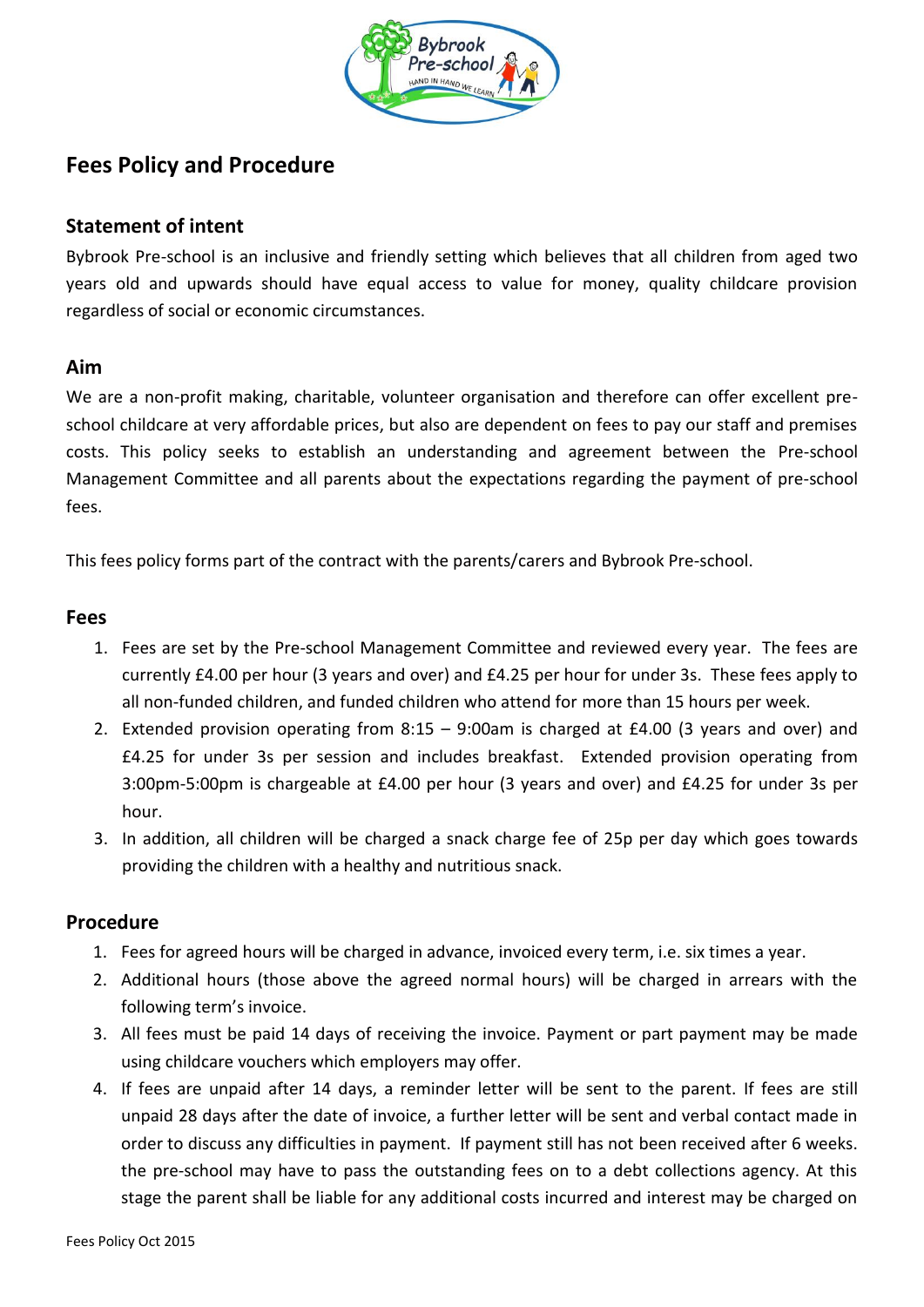the outstanding payment. If necessary the pre-school shall take steps to recoup the fees via the courts, and the parent shall also be liable for any court costs incurred. The child's place will be suspended pending full payment.

- 5. If a parent or carer is persistently late paying fees, the pre-school may request a £100 deposit to guarantee the child's continued place at the preschool, which will be refunded when the child leaves the preschool.
- 6. If a cheque is returned from our bank unpaid (bounced cheque), the parent will be liable for all administration charges incurred.
- 7. If there are inaccuracies with the bill the parent should contact the Pre-school Leader or the Treasurer of the Pre-school Management Committee immediately.
- 8. If, due to personal circumstances, a parent is having any difficulty in paying the fees, the parent is urged to speak to the Pre-school Leader or the Treasurer in confidence, and the aim is to come to a mutually satisfactory arrangement for the fees to be paid in instalments.
- 9. Place(s) must be paid for during periods of sickness, holiday and any other non-attendance. It is not possible to swap sessions when a session is missed, unless it is by prior arrangement with the Pre-school Leader.
- 10. A full term's notice must be given in writing for the permanent cancellation of a session or removal of a child from Bybrook Pre-school. Failure to provide such notification will incur payment of a full term's fees.
- 11. Fees are non-refundable, regardless of the circumstances. Should the pre-school need to close due to unforeseen circumstances (including but not limited to adverse weather, no heating, damage to building rendering it unusable) and the pre-school is still responsible for overheads such as staff and premises costs, fees will be due throughout the period of closure.

# **Government Funding**

- 1. Bybrook Pre-school is registered to receive government funding and all children attending the pre-school of an eligible age are entitled to such funding. This includes 2 year old funding where relevant.
- 2. Children are eligible for 15 hours funding the term following their  $3^{rd}$  birthday until he/she starts school as follows:

| Children who are 3 between: | Are eligible for funding from: |
|-----------------------------|--------------------------------|
| 1 April and 31 August       | 1 <sup>st</sup> September      |
| 1 September and 31 December | 1 <sup>st</sup> January        |
| 1 January and 31 March      | $1st$ April                    |

- 3. Funded hours must be taken in 3, 4 or 6 hour session blocks. Any hours taken in excess of 15 hours per week are chargeable at the standard rate of £4.00 per hour (3 years and over) and £4.25 for under 3s per hour.
- 4. When a child becomes eligible for a funded place at pre-school, parents are provided with a Parent Declaration Agreement Form to complete and return to pre-school.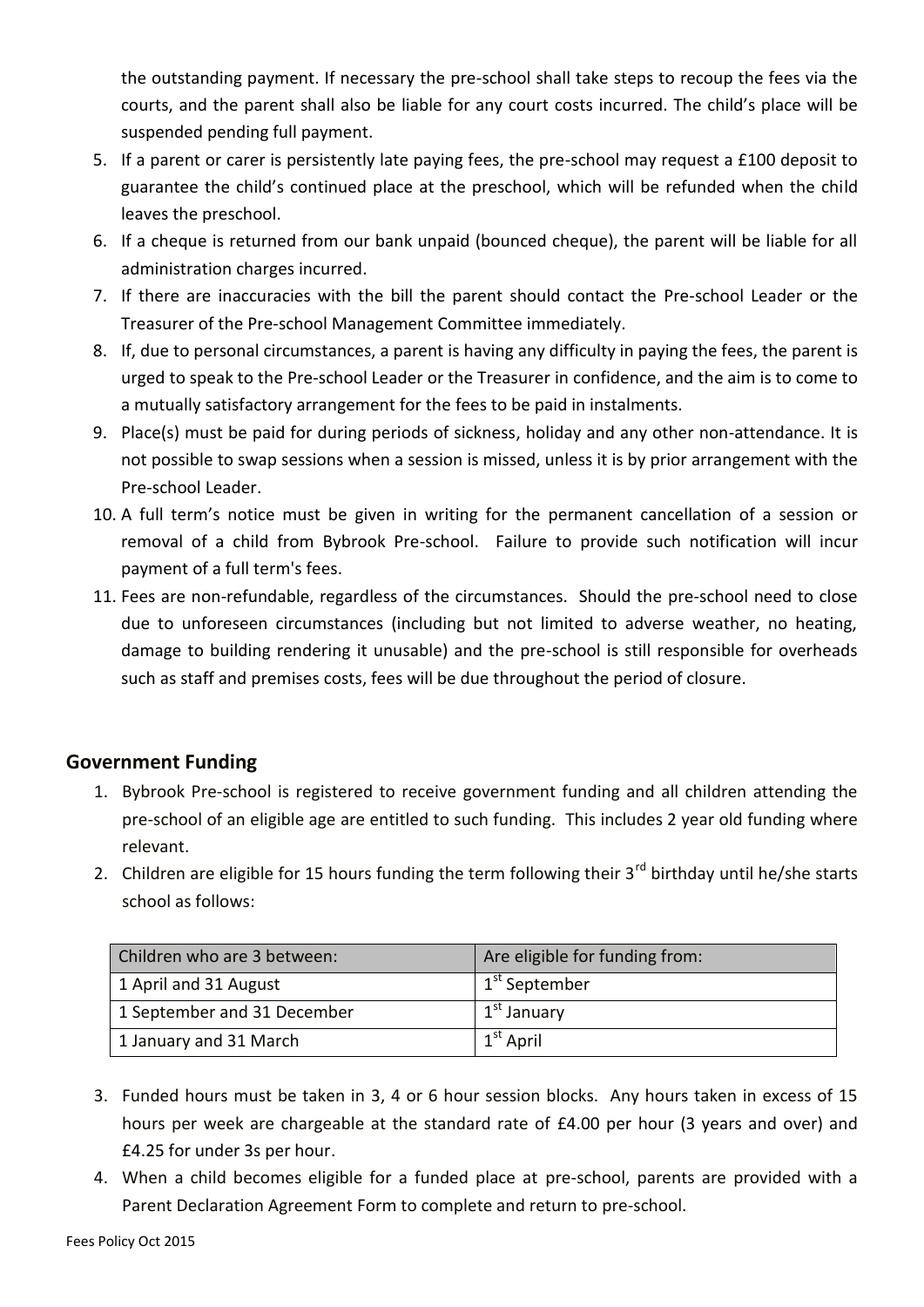- 5. An eligible child can attend a maximum of 15 funded hours in any week; this can be divided between providers if he/she is attending more than one setting.
- 6. Funding is for 38 weeks a year only, and therefore if the pre-school opens for any additional weeks, funded children will be charged for any additional sessions they choose to attend at the rates set out above.

### **Responsibilities**

### **The responsibilities of employees are:**

- to read and fully understand this policy.
- to provide Changes to Session forms to parents and ensure they are delivered to the Treasurer.
- to ensure that attendance sheets are updated and confirmation is fed back to the parent.
- to ensure that cheques and payment envelopes are directed to the Treasurer.

#### **The responsibilities of the Pre-school Leader are:**

- to ensure that all members of staff have read and understood this policy.
- to ensure that changes to sessions and extra sessions are communicated to the Treasurer to support them in creating accurate bills.
- to ensure that cheques and payment envelopes are directed to the Treasurer.

#### **The responsibilities of parents are**:

- to read and fully understand this policy.
- to pay the bills promptly and in full by any of the methods described on the invoice.
- to speak to the Treasurer or Pre-school Leader in confidence about any issues around being unable to pay the full amount in one lump sum.
- to reach agreement on how and when fees shall be paid and ensure that this is still in advance of when the child attends the setting.

#### **The responsibilities of the members of the Pre-school Management Committee are**:

- to ensure bills are as accurate as possible.
- to ensure that outstanding bills are followed up and fees collected.
- to ensure that changes to fees are communicated to parents.
- will validate this policy and update/change as necessary. All amendments will be identified to all members of staff.